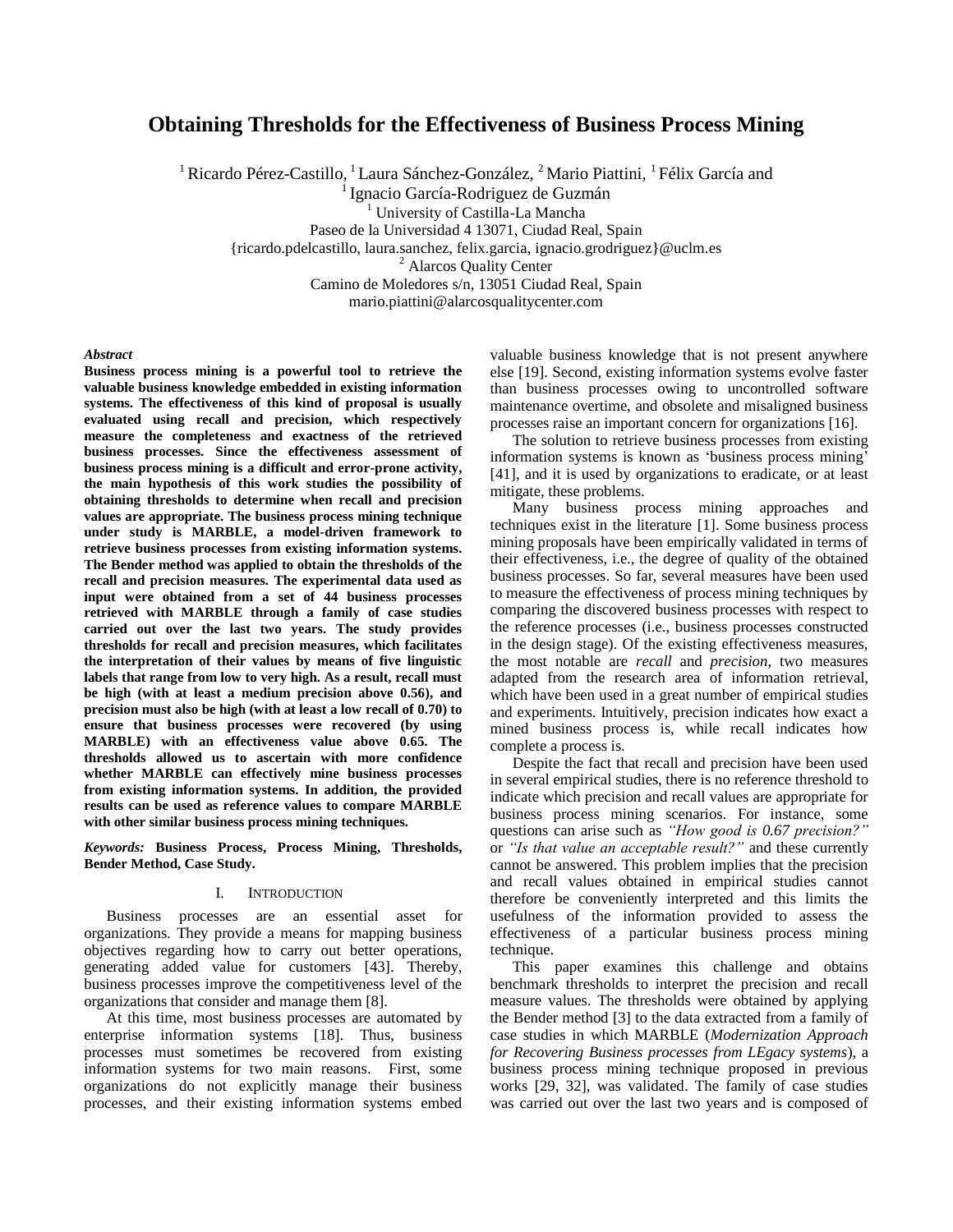six industrial case studies involving six real-life information systems. As a result, the precision and recall measures were turned into indicators, by associating *decision criteria* to them [\[14\]](#page-8-6). In order to obtain the thresholds, the Bender method was applied to the data about MARBLE effectiveness extracted from the case studies.

The remainder of this paper is organized as follows. Section [II](#page-1-0) provides the background about precision and recall measures. Section [III](#page-2-0) presents related work. Section [IV](#page-3-0) explains in detail the data obtained from the family of case studies which were used to obtain thresholds. Section [V](#page-5-0) describes how the *Bender* method was applied to obtain the thresholds and the obtained results are presented. These thresholds are applied to interpret the data from the case studies, as illustrated in Section [VI.](#page-7-0) Finally, Section [VII](#page-8-7) discusses the main conclusions of this study as well as future work.

### II. INFORMATION RETRIEVAL MEASURES

<span id="page-1-0"></span>Recall and precision are two measures raised from the information retrieval research field, and they have been used for many years [\[42\]](#page-9-4). In addition, both recall and precision measures have usually been used to evaluate the effectiveness of business process mining techniques or algorithms as well as other kinds of reverse engineering methods [\[37\]](#page-9-5). As a result, these measures not only evaluate the obtained business processes, but they evaluate the effectiveness of the method to recover business processes.

The evaluation of recall and precision consists of measuring the difference between the obtained and desired results. These measures provide a number between 0 and 1 without unity. Recall and precision measure the similarity between a mined business process *M* and a reference business process *R*. Recall indicates what proportion of *R* is present in *M* (i.e., how complete *M* is), while precision indicates what proportion of *M* matches *R* (i.e., how exact *M* is). On the one hand, recall is the number of relevant elements mined over the total number of existing relevant elements in a business process. On the other hand, precision is scored as the number of relevant elements mined over the total number of elements of a certain mined business process.

A particular element is considered *relevant* if that element faithfully represents a piece of business operation or business behavior of the organization in the real world. To evaluate these measures, various business process elements (e.g. activities, sequence flows, data objects, etc.) were used as the unit to analyse the relevance. Despite this variety, the business activity (or business task) is the most commonly used element.

As a consequence, the recall measure (1) is defined as the number of retrieved relevant tasks divided by the total number of relevant tasks (i.e., divided by the retrieved and non-retrieved relevant tasks). Moreover, a precision measure (2) is defined as the number of retrieved relevant tasks divided by the total number of retrieved (relevant and nonrelevant) tasks.



$$
PRECISION = \frac{\{retrieved relevant tasks\}}{\{retrieved relevant tasks\} + \{retrieved non relevant tasks\}}
$$
 (2)

$$
Fmeasure = \frac{(1 + \alpha) \cdot Recall \cdot Precision}{\alpha \cdot Precision + Recall}
$$
 (3)

Although recall and precision are appropriate, there is an inverse relationship between both measures. As a result, these measures are rarely used in an isolated way, and recall and precision are therefore usually combined into a single measure known as the F-measure. The F-measure (3) consists of a weighted harmonic mean of recall and precision. The F-measure makes it possible to modify the importance of precision and recall by means of the α value. The  $\alpha$  value is usually 1, which means that precision and recall have the same weight in the F-measure formula. This measure is interesting, because it gives a low result for business process mining techniques, which improves precision or recall exclusively to the detriment of the other [\[25\]](#page-9-6).

All business process mining proposals usually try to maximize the F-measure by maximising both recall and precision measures, which is the desirable result. Indeed, the precision value should, ideally, always be 1 for any recall value but, according to [\[12\]](#page-8-8), this is not possible in practice due to their inverse relationship (see [Figure 1\)](#page-1-1). Because of this, business process mining techniques obtain quite different results, for instance a high precision and a low recall or vice versa. For this reason, reference thresholds are needed to know when the effectiveness of a particular business process mining technique is actually good.



<span id="page-1-1"></span>Figure 1. Relationship between precision and recall measures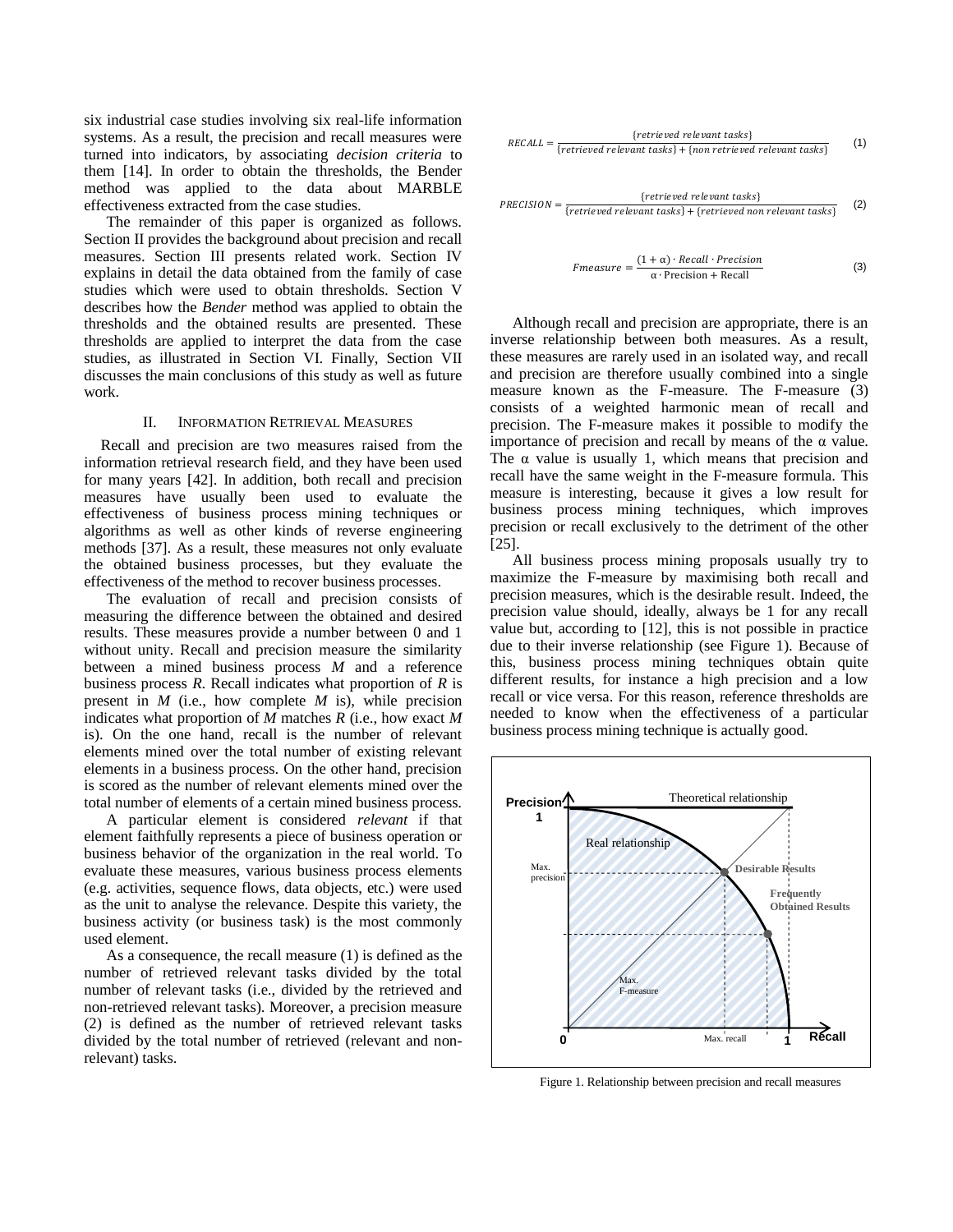# III. RELATED WORK

<span id="page-2-0"></span>This section first presents some existing techniques for business process mining which use recall and precision measures to evaluate their effectiveness. Then, the section summarizes some threshold definition proposals.

# *A. Business Process Miners Precision and Recall*

There are many proposals for business process miners in the literature which use precision and recall measures to evaluate their effectiveness. *Lo and Khoo* [\[36\]](#page-9-7) propose a QUARK (QUality Assurance framewoRK), which enables assessments of the effectiveness of specification miners based on finite state machines. This framework uses the ktails algorithm [\[5\]](#page-8-9), which considers all the sub-sequences of k length from each node to score precision and recall measures. This framework has reported an average precision of 0.10 and an average recall of 0.90. The disadvantage of this framework is that it uses the finite state machine format to represent the mined processes, instead of Business Process Modeling and Notation (BPMN) [\[28\]](#page-9-8) or another standardized format.

*Pérez-Castillo et al.* [\[33\]](#page-9-9) present a case study to compare the effectiveness of two related business process mining techniques. The first technique statically analyses the source code, and the second one analyses traces obtained during system execution. The study reports that the second technique has higher precision and recall values, which are respectively 0.70 and 0.77.

*Lou et al.* [\[20\]](#page-8-10) propose a business process mining algorithm using event traces recorded during system execution. This work provides a set of experiments that reports a precision value around 0.50 and an average recall of 0.99. Following a similar approach, *Povzner et al.* [\[35\]](#page-9-10) propose Autograph, a framework to extract data file signatures in workflows. This approach examines traces of file accesses, finds repeated and correlated accesses, and infers which files most likely belong to the same workflow. *Povzner* and colleagues carried out an experiment using benchmark programs and reached precision and recall values of 0.65 and 0.85 respectively.

Some approaches focus on recovering patterns concerning the source code architecture. For instance, *Asencio et al.* [\[2\]](#page-8-11) provide a program analysis tool to automatically recognise the use of software design patterns found in object-oriented code. This framework is applied to an ACE system (Adaptive Communications Environment). The precision and recall values obtained in this evaluation are 0.68 and 0.71 respectively. Another study that follows the reverse engineering of design patterns from source code is proposed by *Philippow et al.* [\[34\]](#page-9-11). They provide a survey of pattern search methods, which have been applied to several systems. This work reports precision and recall values of 0.37 and 1.0 in some cases. *Yeh et al.* [\[45\]](#page-9-12)carried out an empirical study of a miner, focusing on the recovery of object relationships from source code. This study reports an average precision of 0.74 and a recall of 0.81.

Other works address the search in business process model repositories, instead of recovery business process models from information systems. For instance, *Lucrédio et* 

*al.* [\[21\]](#page-8-12) provide MOOGLE, a model search engine to recover several kinds of models (not only business process models) from large model repositories. This work presents the result of an experiment using MOOGLE, which provides precision and recall values of 0.24 and 0.53. In addition, *Lucrédio et al.* [\[21\]](#page-8-12) take into account similar empirical studies such as [\[13,](#page-8-13) [15,](#page-8-14) [44\]](#page-9-13) to fix a benchmark value of 0.50 for both recall and precision measures.

Despite the aforementioned proposals can consider different source datasets to asses precision and recall, [TABLE I](#page-2-1) compares the precision and recall obtained in each work. Recall is higher than precision in all of the proposals. This trend is due to the fact that any reverse engineering method, such as business process mining, makes it possible to recover a significant amount of information. However, this does not mean that the appropriate information is automatically recovered. Indeed, some information may not be available to be retrieved by means of the business process mining technique. For this reason, obtaining higher precision is a key challenge.

|                           | <b>Precision</b> | Recall |
|---------------------------|------------------|--------|
| Lo and Khoo [36]          | 0.10             | 0.90   |
| Pérez-Castillo et al.[33] | 0.70             | 0.77   |
| Lou et al.[20]            | 0.50             | 0.99   |
| Povzner et al.[35]        | 0.65             | 0.85   |
| Asencio et al.[2]         | 0.68             | 0.71   |
| Philippow et al.[34]      | 0.37             | 1.00   |
| <i>Yeh et al.</i> [45]    | 0.74             | 0.81   |
| Lucrédio et al.[21]       | 0.24             | 0.53   |

<span id="page-2-1"></span>TABLE I. PRECISION AND RECALL OBTAINED IN THE LITERATURE

These proposals focus on business process mining techniques or algorithms that use precision and recall measures to evaluate their effectiveness. However, a wide variety of measures are used to measure different features of business processes [\[39\]](#page-9-14). For instance, the control-flow complexity measure/(CFC) [\[7\]](#page-8-15) is used to calculate the degree of complexity of process models from a decision-node perspective. The main idea is that the high complexity of process models produces difficulties in terms of understanding the model, because of an increase in errors, deadlocks, bottlenecks, etc. The use of a CFC measure allows designers to improve process models, reducing the time needed to read and understand processes in order to adapt them to new requirements. Other interesting measures include error probability measures [\[23\]](#page-9-15). This group of measures calculates the likelihood of finding errors in business process models, specifically 13 measures related to process model elements: number of nodes, diameter, density, depth, sequentiality, separability, cyclicity, average and max degree of connectors, mismatch connector, connector heterogeneity, connectivity coefficient and concurrency. However, this kind of measure focuses on mined business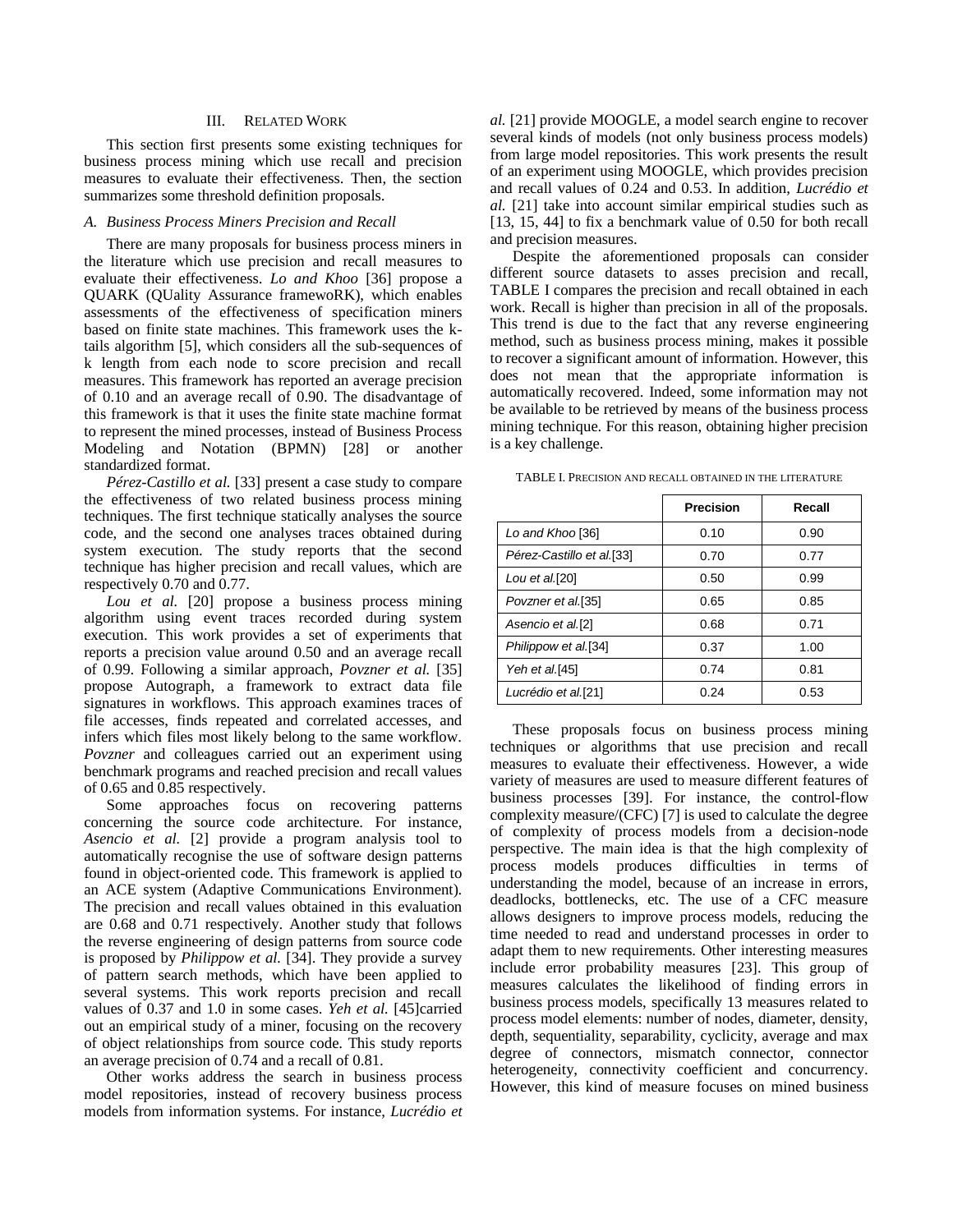processes, but does not allow the effectiveness of the mining method to be measured.

# *B. Threshold Definition Proposals*

It is possible to find several proposals about the definition of thresholds in the literature, especially in the medical field. Unfortunately, for calculation of threshold values no standard method is available. Some authors base threshold values on experience, which is the case with *McCabe* [\[22\]](#page-8-16), *Nejmeh* [\[26\]](#page-9-16) and *Coleman et al.* [\[10\]](#page-8-17). Others adapt some medical methods for software engineering, for example *Shatnawi* [\[40\]](#page-9-17), who uses the Bender method [\[3\]](#page-8-5) in order to obtain thresholds for object-oriented measures. In that work, the author defines thresholds to study the relationship between some object-oriented measures (e.g., Coupling Between Objects (CBO), Response For Class (RFC), Weighted Methods Complexity (WMC), Depth of Inheritance Hierarchy (DIT)) as well as error-severity categories, concluding by demonstrating the utility of the Bender method for this purpose. On the other hand, *Berlarbi et al.* [\[4\]](#page-8-18) extract thresholds in order to predict which classes are likely to contain faults and test threshold effects in subsets of the *Chidamber and Kemerer* measures [\[11\]](#page-8-19). However, these results are only valid for the measures used by the authors, since other models may potentially produce different results.

### IV. DATA COLLECTION

<span id="page-3-0"></span>This section presents the data we used in this study to obtain the benchmark thresholds by applying the Bender method. The case studies were carried out over the last two years with six different information systems to validate the effectiveness of MARBLE. To improve the rigor and validity of the case studies, the guidelines proposed by *Runeson* and *Höst* [\[38\]](#page-9-18) and *Brereton el al.* [\[6\]](#page-8-20) were followed. The following sub-sections summarise how the stages of the protocol were followed.

# *A. The Object of Study*

The *object of study* is MARBLE [\[29\]](#page-9-2), which is a modeldriven framework to recover business process models from existing information systems. MARBLE considers different models at different abstraction levels and a set of model transformations between them. A supporting tool is additionally provided in order to automate the technique and facilitate its adoption.

Specifically, MARBLE defines four kinds of models at four different abstraction levels. *L0* is the lowest level of abstraction since it represents the existing information system in the real world as a set of different software artifacts (e.g. source code, database, documentation, etc). *L1* contains different platform-specific models (PSM) depicting the different software artifacts of the LIS. *L2* integrates all the specific *L1* models into a platform-independent model (PIM), which is represented according to the Knowledge Discovery Metamodel (KDM) [\[17\]](#page-8-21). KDM enables the representation and management of the knowledge extracted by means of reverse engineering from all the different software artifacts of legacy information systems. Finally, *L3*

depicts the discovered business processes, which are represented according to the BPMN metamodel [\[28\]](#page-9-8).

Moreover, MARBLE defines three model transformations between the four levels (see [Figure 2\)](#page-3-1). First, the L0-to-L1 transformation obtains PSM models from each legacy software artifact using a specific metamodel for each artifact. Traditional reverse engineering techniques such as static analysis or dynamic analysis are used to extract the needed knowledge. Second, the L1-to-L2 transformation (see [Figure 2\)](#page-3-1) consists of a set of model transformations (e.g. implemented using the QVT (Query/View/Transformation) language [\[27\]](#page-9-19)) to obtain a KDM model built from the PSM models at L1. Finally, the L2-to-L3 transformation obtains the current business process model. This transformation is based on a set of business patterns [\[30\]](#page-9-20), which define the transformation rules between levels L2 and L3. In addition, this last transformation can be implemented through QVT rules [\[31\]](#page-9-21).

MARBLE assesses precision, recall and F-measure by considering task as relevant when they are retrieved in the same order, with the same related sequence flows and data objects [\[29\]](#page-9-2). This evaluation is carried out by business experts once business processes were retrieved.



Figure 2. MARBLE Overview

#### <span id="page-3-2"></span><span id="page-3-1"></span>*B. Design*

While the *object of study* is MARBLE, the *purpose of this study* is the evaluation of its effectiveness. For this purpose, the family of case studies defines the following research question: *"Can MARBLE effectively recover business processes from existing information systems?"*

Each case study in the family follows the *embedded case study* design. This means that each case study consists of a single case, (i.e. it focuses on a single information system), but in addition, the study considers several analysis units within the case. The analysis units are the different business processes retrieved from each information system, which represent the independent variable in each study.

Each study consists of the analysis of all the retrieved business processes in order to answer the research question. Therefore, the family of six case studies uses recall, precision and F-measure (c.f. Section [II\)](#page-1-0) to provide quantitative answers to the proposed research question.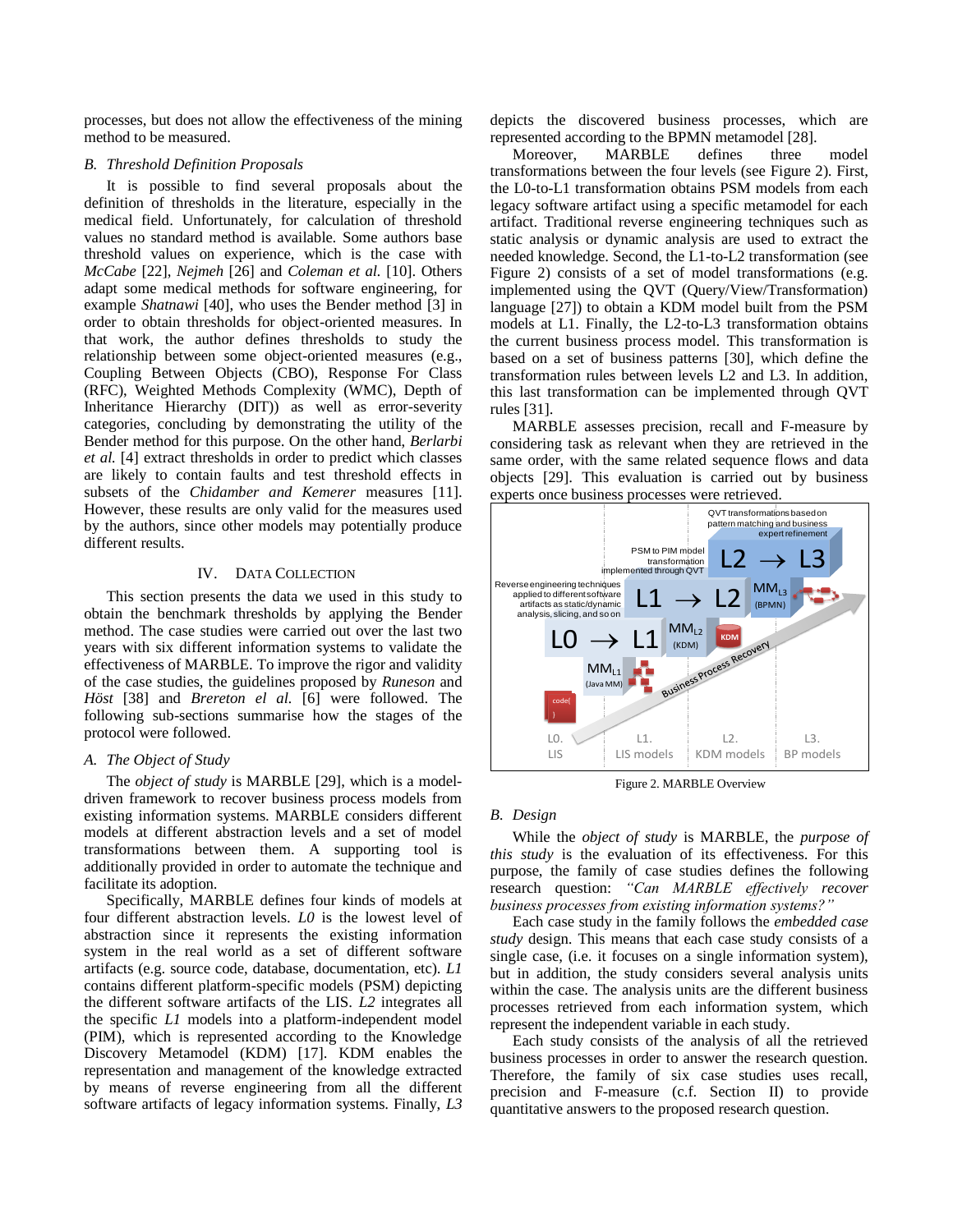# *C. Case Selection*

Cases under study cannot be randomly selected. Thus, the case selection protocol defines a list of four criteria to choose suitable cases to be studied. The criterion *C1* guarantees that the existing information system selected is an enterprise system that supports the business operation of an organisation. *C2* ensures that the selected system is truly a legacy information system. This criterion considers the number of system modifications that altered the business processes. *C3* ensures that the system is not a *toy program*, since it defines a threshold of 20,000 lines of source code. Finally, *C4* guarantees that the system is based on the Java platform, since the supporting tool was developed for Javabased systems. After evaluating, according to these criteria, six information systems were selected from eleven available systems, given by partner companies. [TABLE II](#page-4-0) shows the name of each system, a brief description, the type of architecture, and the size in thousands of lines of source code.

TABLE II. LEGACY INFORMATION SYSTEMS UNDER STUDY

<span id="page-4-0"></span>

| ld | Name                       | <b>Description</b>                                                                         | <b>Architecture</b>    | <b>Size</b><br>(KLOC) |
|----|----------------------------|--------------------------------------------------------------------------------------------|------------------------|-----------------------|
|    | S1 AELG-<br><b>Members</b> | Supports the administration of an<br>organization of authors                               | Desktop<br>application | 23.5                  |
|    | S2 Tap CRM                 | A sales force automation tool for<br>sales management                                      | Web<br>application     | 49.6                  |
|    |                            | S3 VillasanteLab Manages a laboratory in the water<br>and waste industry                   | Web<br>application     | 28.8                  |
|    |                            | S4 XuntaEadmin Supports the electronic<br>administration of a Spanish<br>regional ministry | E-government<br>system | 320.2                 |
|    | S5 SIXA                    | A learning management system                                                               | Web<br>application     | 140.6                 |
|    | S6 CHES                    | A computer-based health<br>evaluation system for the oncology<br>area                      | Desktop<br>application | 619.8                 |

# *D. Collected Data*

[TABLE III](#page-4-1) provides the data collected during the execution of the case studies. [TABLE III](#page-4-1) shows: (i) the business process identifier; (ii) the case study identifier; (iii) the retrieved business process name; (iv) the precision (v) recall, and (vi) F-measure values for each retrieved business process.

These data constitute the input necessary for the application of the Bender method in order to obtain the goodness thresholds for both recall and precision measures (see Sectio[n V\)](#page-5-0).

#### *E. Analysis and Interpretation*

The collected data were analysed to obtain evidence chains from data to answer the research question (c.f. subsection [B\)](#page-3-2). In order to answer the proposed question, [Figure](#page-5-1)  [3](#page-5-1) shows the box chart for recall and precision measures. The means of the distributions of the precision measure (0.51, 0.53, 0.66, 0.64, 0.54 and 0.63) are always lower than the recall means (0.77, 0.83, 0.91, 0.65, 0.66 and 0.64). Higher recall values mean that the proposed technique retrieves very complete processes (i.e., it retrieves most of the tasks from the real-world business processes). Nevertheless, the lower

precision value means that the business process mining technique is imprecise (i.e., the number of retrieved nonrelevant tasks is very high) (see [Figure 3\)](#page-5-1). These recall and precision values respectively provide F-measure means for each case study of 0.61, 0.64, 0.76, 0.63, 0.59 and 0.63.

<span id="page-4-1"></span>TABLE III. RESULTS OBTAINED FOR THE FAMILY OF CASE STUDIES

| Subject ID<br>Precision<br>Study ID<br>Recall                           | 0.661 |
|-------------------------------------------------------------------------|-------|
| 0.769<br>0.580<br>1<br>Categories Management<br>1                       |       |
| 2<br>1<br>Author Management<br>0.504<br>0.888                           | 0.643 |
| 3<br>1<br>Reporting<br>0.444<br>0.667                                   | 0.533 |
| 4<br>2<br><b>Security Management</b><br>0.882<br>0.435                  | 0.583 |
| 5<br>2<br>Administration<br>0.788<br>0.578                              | 0.667 |
| <b>Chemical Analysis</b><br>6<br>2<br>0.911<br>0.638<br>Management      | 0.750 |
| <b>Chemical Calibration</b><br>7<br>2<br>0.718<br>0.824<br>Management   | 0.767 |
| 2<br>8<br>User Management<br>0.842<br>0.250                             | 0.386 |
| <b>Chemical Dilution Management</b><br>2<br>0.410<br>9<br>0.667         | 0.508 |
| 10<br>2<br>0.717<br>Reporting<br>0.864                                  | 0.784 |
| 11<br>2<br><b>District Management</b><br>0.900<br>0.500                 | 0.643 |
| 12<br>0.515<br>3<br>Administration<br>0.873                             | 0.648 |
| 13<br>3<br>Social Protection Floor Mgmt.<br>0.660<br>0.914              | 0.766 |
| 14<br>3<br>Document Management<br>0.885<br>0.697                        | 0.780 |
| 15<br>3<br>Rental House Management<br>0.961<br>0.762                    | 0.850 |
| <b>Renovation Document</b><br>16<br>3<br>0.983<br>0.828<br>Registration | 0.899 |
| 17<br>House Applicant Management<br>3<br>0.955<br>0.892                 | 0.922 |
| 18<br>3<br>Personal File Management<br>0.892<br>0.552                   | 0.682 |
| 19<br>3<br>Rural House Management<br>0.840<br>0.534                     | 0.653 |
| Developer Management<br>20<br>3<br>0.853<br>0.596                       | 0.702 |
| 21<br>3<br>Renovation Management<br>0.968<br>0.689                      | 0.805 |
| <b>Emancipation Grant</b><br>22<br>3<br>0.899<br>0.508<br>Management    | 0.649 |
| Second-Hand House<br>23<br>3<br>0.894<br>0.724<br>Management            | 0.800 |
| 24<br>4<br>Schedule Management<br>0.820<br>0.702                        | 0.756 |
| 25<br>4<br>Qualification Management<br>0.767<br>0.918                   | 0.836 |
| 26<br>4<br><b>Class Group Management</b><br>0.564<br>0.667              | 0.611 |
| 27<br>4<br>Evaluation<br>0.204<br>0.636                                 | 0.309 |
| 28<br>4<br>Remark Management<br>0.771<br>0.851                          | 0.809 |
| 29<br>4<br>Reporting<br>0.731<br>0.667                                  | 0.698 |
| 30<br>4<br>Notice Management<br>0.581<br>0.556                          | 0.568 |
| 31<br>4<br>Permission Management<br>0.571<br>0.511                      | 0.539 |
| 32<br>4<br><b>Student Management</b><br>0.529<br>0.486                  | 0.507 |
| 33<br>4<br>Subject Management<br>0.529<br>0.429                         | 0.474 |
| 34<br>4<br><b>Teacher Management</b><br>0.932<br>0.786                  | 0.853 |
| Provider Management<br>0.390<br>35<br>5<br>0.697                        | 0.500 |
| 36<br>5<br><b>Product Management</b><br>0.500<br>0.667                  | 0.571 |
| 37<br><b>Event Management</b><br>0.676<br>0.532<br>5                    | 0.595 |
| 5<br>Sending Management<br>38<br>0.725<br>0.578                         | 0.643 |
| Reporting<br>39<br>0.643<br>0.545<br>5                                  | 0.590 |
| Relationship Management<br>0.545<br>40<br>5<br>0.698                    | 0.612 |
| 41<br>Patient Admission<br>0,400<br>0,400<br>6                          | 0,400 |
| 42<br>Data Collection Management<br>1.000<br>0.400<br>6                 | 0.571 |
| Data Analysis Management<br>43<br>0.800<br>1.000<br>6                   | 0.889 |
| 44<br>Patient Stay Management<br>6<br>0.333<br>0.750                    | 0.462 |
| Mean<br>0,763<br>0,604                                                  | 0,656 |
| <b>Standard Deviation</b><br>0,180<br>0,156                             | 0,145 |
| <b>Median</b><br>0.579<br>0.822                                         | 0.649 |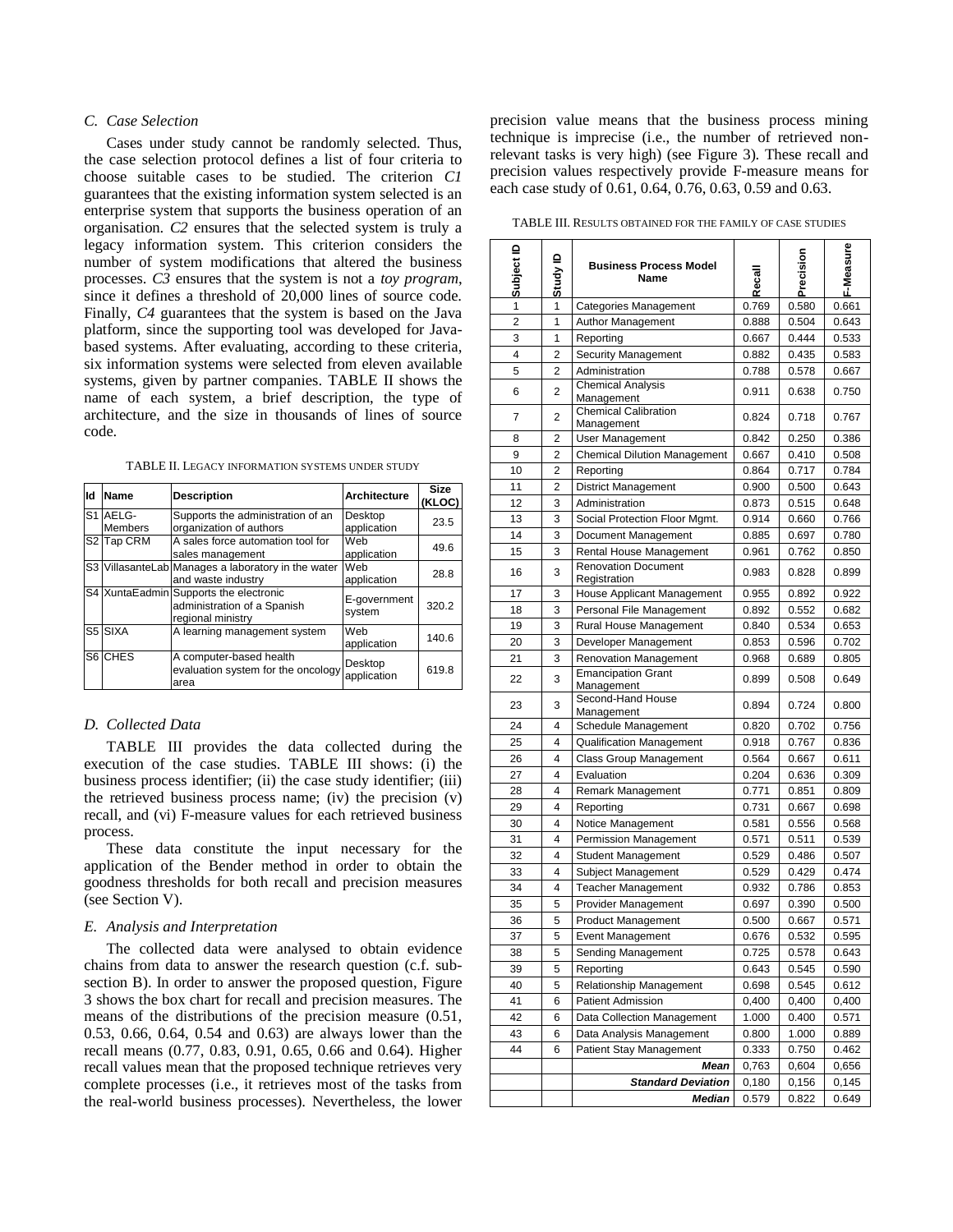The obtained results are aligned with other business process mining proposals (cf. Section [III\)](#page-2-0), which achieve recall values higher than precision values. The lower precision is due to two main reasons.

First, all reverse engineering techniques, such as business process mining techniques, lose specific knowledge when the information is represented in a higher abstraction level. For the particular business process mining technique, the low precision is a consequence of the significant number of nonrelevant tasks. In turn, this is due to the fact that some tasks are basically obtained from the source code and are related to the technical nature, and do not therefore represent any piece of the embedded business knowledge. Second, an inverse relationship exists between both recall and precision measures. Taking into account this circumstance, automated business process mining techniques achieve high recall more easily than high precision.



Figure 3. Box chart of recall and precision for each case study

<span id="page-5-1"></span>Regardless, the aforementioned analysis of the obtained data was not sufficient to answer the research question. If we consider the reference value of 0.5 as used by *Lucrédio et al.* [\[21\]](#page-8-12), the research question could be positively answered, since recall and precision are above 0.5. However, that reference value was selected heuristically, which limits the reliability of the conclusions. For this reason, in the present work, goodness thresholds for recall and precision were achieved by applying the Bender method.

#### V. THRESHOLD DEFINITION

### <span id="page-5-0"></span>*A. The Bender Method*

In this work, we used the Bender method to extract thresholds for both recall and precision measures. Thresholds help us to assess the numerical results of these measures, creating the probability of finding adequate results. This method was developed to discover thresholds in epidemiological studies. The Bender method assumes that the risk of an event happening is constant below a specific value (i.e., the threshold) and increases according to a logistic equation. The Bender method defines a "Value of an Acceptable Risk Level" (VARL), defined as (4).

$$
VARL = \frac{1}{\beta} \cdot \left( ln \left( \frac{p_0}{1 - p_0} - \alpha \right) \right) \tag{4}
$$

In equation (4),  $p_0$  is the probability of an event occurring. This value is indicated by the author and can vary from 0 to 1. For example,  $p_0 = 0.6$  indicates that there is a probability of 0.6 for considering recall or precision as appropriate. On the other hand,  $\alpha$  and  $\beta$  are coefficients of a logistic regression equation, shaped as (5).

$$
y = \alpha + \beta \cdot measureX \tag{5}
$$

The independent variable in the logistic regression equation is the measure or measures (denominated as *measureX* in (5)), which we want to extract their thresholds. The dependent variable must be a binary variable and is usually called *goodness*. This dependent variable indicates if the independent variables are considered good, taking into account some factors such as error degree, suitability, and so on.

Sample size in regression analysis is extremely important and it can determinate if the study has a significant effect. An approximation of sample size can be calculated though four parameters as indicated in [\[9\]](#page-8-22): alpha probability level, number of predictors in the linear model, anticipated effect size and desired statistical power level. An adequate sample size ensures more reliable results.

The Bender method works by extracting different VARLs with the specific values of  $p_{0.2}$ ,  $p_{0.4}$ ,  $p_{0.6}$ ,  $p_{0.8}$ . These four values of probability divide the measure distributions into five groups, which have associated linguistic labels for an accurate interpretation, ranging from "very low" to "very high". The application of the Bender method in this work is described in the next section.

# *B. Application of the Bender Method to Obtain Precision and Recall Thresholds*

First, to apply the Bender method, the dependent and independent variables must be selected. The independent variables are the different measures analysed in this work, i.e., recall and precision. The dependent variable is a binary variable created specifically for this purpose. This variable is called "goodness" and indicates whether both the recall and the precision are considered good, taking in account the Fmeasure value. As described in Section [II,](#page-1-0) the F-measure evaluates the relationship between recall and precision, because the idea is to obtain their maximum value at the same time. For this reason, we considered that in previously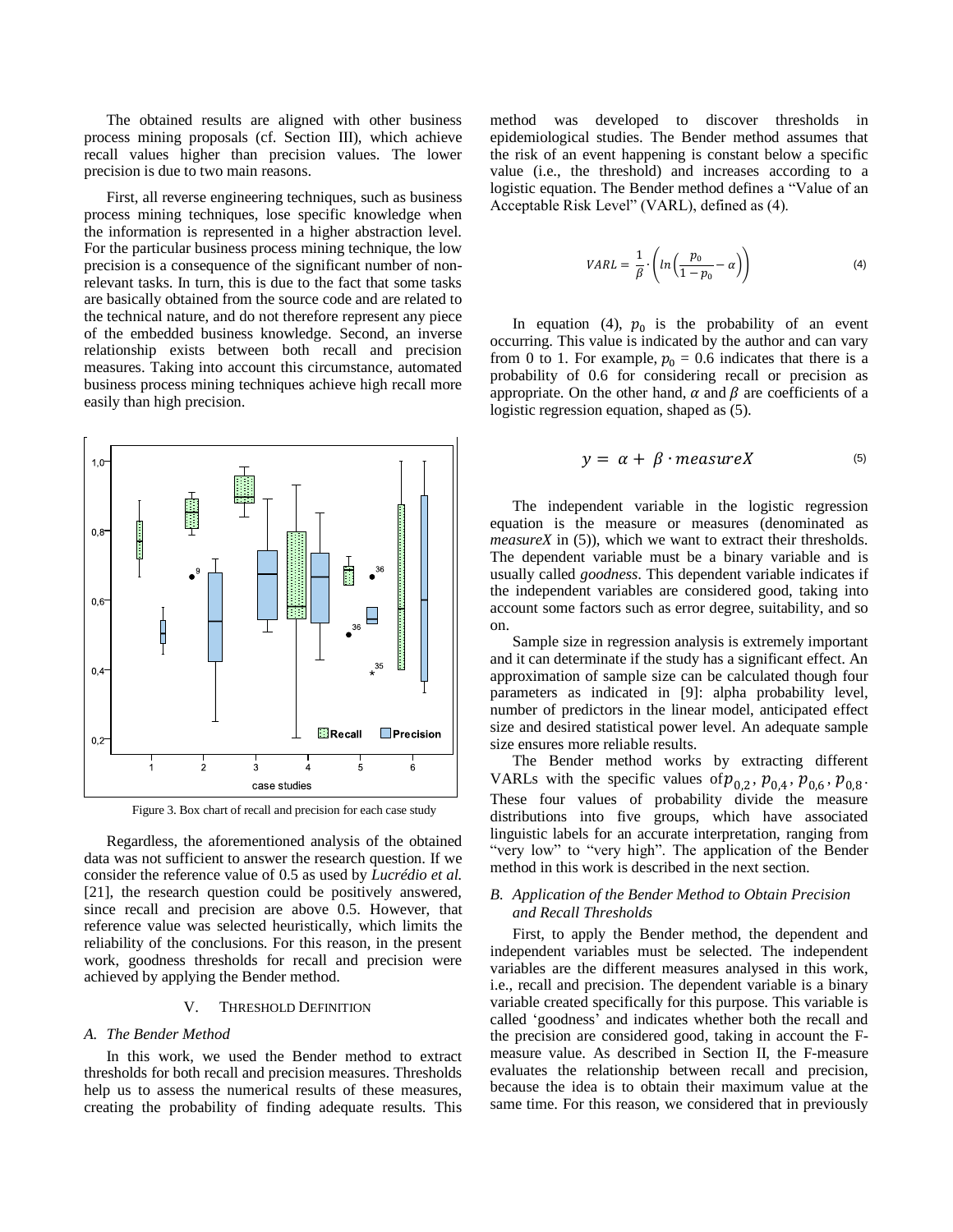analysed data (c.f. Sectio[n IV\)](#page-3-0), the retrieved business process which obtains an F-measure higher than the median of its own distribution is considered valid. Thereby, we consider a binary variable denominated as *goodness* to be 1 and 0 when the F-measure value is respectively under or above the median. For example, for a specific value of the F-measure of 0.75 (see subject 6 in [TABLE III\)](#page-4-1), the recall is 0.91 and the precision is 0.63. We considered these values as *appropriate* because the F-measure is higher than the median (0.65). In that particular case, the value of the goodness measure is 1. On the other hand, the F-measure is 0.38 when the recall is 0.84 and the precision 0.25 (see subject 8 in [TABLE III\)](#page-4-1). Although recall has a high value (which can indicate whether the retrieval is good), the precision value is too low to consider the entire retrieval process as *appropriate*. As a consequence, the *goodness* value is 0 (i.e., not appropriate).

Although the new measure goodness involves an assessment of the measures (recall and precision) the statistical method selected (Bender method) is considered more powerful by the way it not only indicates limit values. The selected method also investigates a threshold effect by the association of probabilities of considering the retrieval process acceptable or not.

A logistic regression analysis was applied to the experimental data provided in [TABLE III.](#page-4-1) The minimum sample size for the experimental data has been calculated with the following configuration according to [\[9\]](#page-8-22):

- Alpha probability level, also known as the p-value, is 0.05 to ensure statistical significance.
- Number of predictors in the linear model. In this case, a regression equation for each variable is needed, so the number of predictors is 1.
- The anticipated effect size  $(f^2)$  is 0.2 which is a medium value, since by convention effect sizes of 0.02, 0.15 and 0.35 are considered small, medium and large.
- The value of desired statistical power level is 0.8, since by convention this value is always greater than or equal to 0.8.

As a result, a sample size greater than or equal to 41 is adequate in order to obtain a meaningful regression analysis. In our case, 44 data entries are available (see [TABLE III\)](#page-4-1).

After applying a logistic regression analysis to the experimental data, we obtained  $\alpha$  and  $\beta$  coefficients, which can be used to obtain VARLs values (see TABLE IV).

<span id="page-6-0"></span>

| <b>Results</b> | Precision | Recall   |
|----------------|-----------|----------|
| α              | $-6.77$   | $-12.46$ |
|                | 11.28     | 15.73    |
| $VARIp_{0,2}$  | 0.47      | 0.70     |
| VARL $p_{0,4}$ | 0.56      | 0.76     |
| VARL $p_{0,6}$ | 0.63      | 0.81     |
| VARL $p_{08}$  | 0.72      | 0.88     |

TABLE IV.  $\alpha$  AND  $\beta$  COEFFICIENTS

[TABLE IV](#page-6-0) depicts the threshold values, which can be interpreted as follows: "There is a probability of 0.2 for considering the retrieval of a business process acceptable if the measure precision is 0.47 and recall is 0.70".

We assigned linguistic labels to these different groups in order to provide an interpretation for the numerical results, with the following results:

For recall:

| $\bullet$ | if recall $\leq 0.70$          | $\rightarrow$ very low recall  |
|-----------|--------------------------------|--------------------------------|
| $\bullet$ | if $0.70 <$ recall $\leq 0.76$ | $\rightarrow$ low recall       |
| $\bullet$ | if $0.76 <$ recall $\leq 0.81$ | $\rightarrow$ medium recall    |
| $\bullet$ | if $0.81 <$ recall $\leq 0.88$ | $\rightarrow$ high recall      |
| $\bullet$ | if recall $> 0.88$             | $\rightarrow$ very high recall |
|           |                                |                                |

For precision:

|           | • if precision $\leq 0.47$                                       | $\rightarrow$ very low precision  |
|-----------|------------------------------------------------------------------|-----------------------------------|
| $\bullet$ | if $0.47 <$ precision $\leq 0.56$ $\rightarrow$ low precision    |                                   |
| $\bullet$ | if $0.56 <$ precision $\leq 0.63$ $\rightarrow$ medium precision |                                   |
|           | if $0.63 <$ precision $\leq 0.72$ $\rightarrow$ high precision   |                                   |
|           | • if precision > $0.72$                                          | $\rightarrow$ very high precision |

As noted in the earlier sections, precision and recall should be evaluated in conjunction, represented as the Fmeasure. The idea is to maximize both measures, because when good retrieval occurs, precision and recall have high values. However, case studies reveal that maximising both values involves high costs, and it is difficult to obtain high values for both measures. This leads to combining the precision and recall results to obtain a general evaluation of the retrieval process. [TABLE V](#page-7-1) provides the range of Fmeasure values for each pair of combined labels of both recall and precision measures.

In [TABLE V,](#page-7-1) it is possible to observe the evaluation of the F-measure through the combination of minimum and maximum precision and recall values for each threshold. Each cell represents the minimum and maximum value of the F-measure that can be achieved with the respective levels of recall and precision. The best choice is when a high Fmeasure is achieved. [TABLE V](#page-7-1) shows some highlighted cells that respectively indicate the recall and precision thresholds that provide F-measures above 0.65, 0.70 and 0.75. We consider these combinations as the appropriate values for the effectiveness of MARBLE. Thereby, the effectiveness of MARBLE is considered as *acceptable* in two minimal cases: (i) if precision is at least medium when recall is high; or (ii) if recall is at least low when precision is high. As a result, for MARBLE to be considered an effective mining technique, there must be at least (i) a precision above 0.56 in combination with a recall above 0.81; or (ii) a recall above 0.70 in combination with a precision above 0.63. Despite these acceptable values, the most appropriate effectiveness would be achieved when the recall is at least high and precision is very high (see highlighted cells in [TABLE V\)](#page-7-1). This means that the best values for recall and precision must be above 0.81 and 0.72, respectively.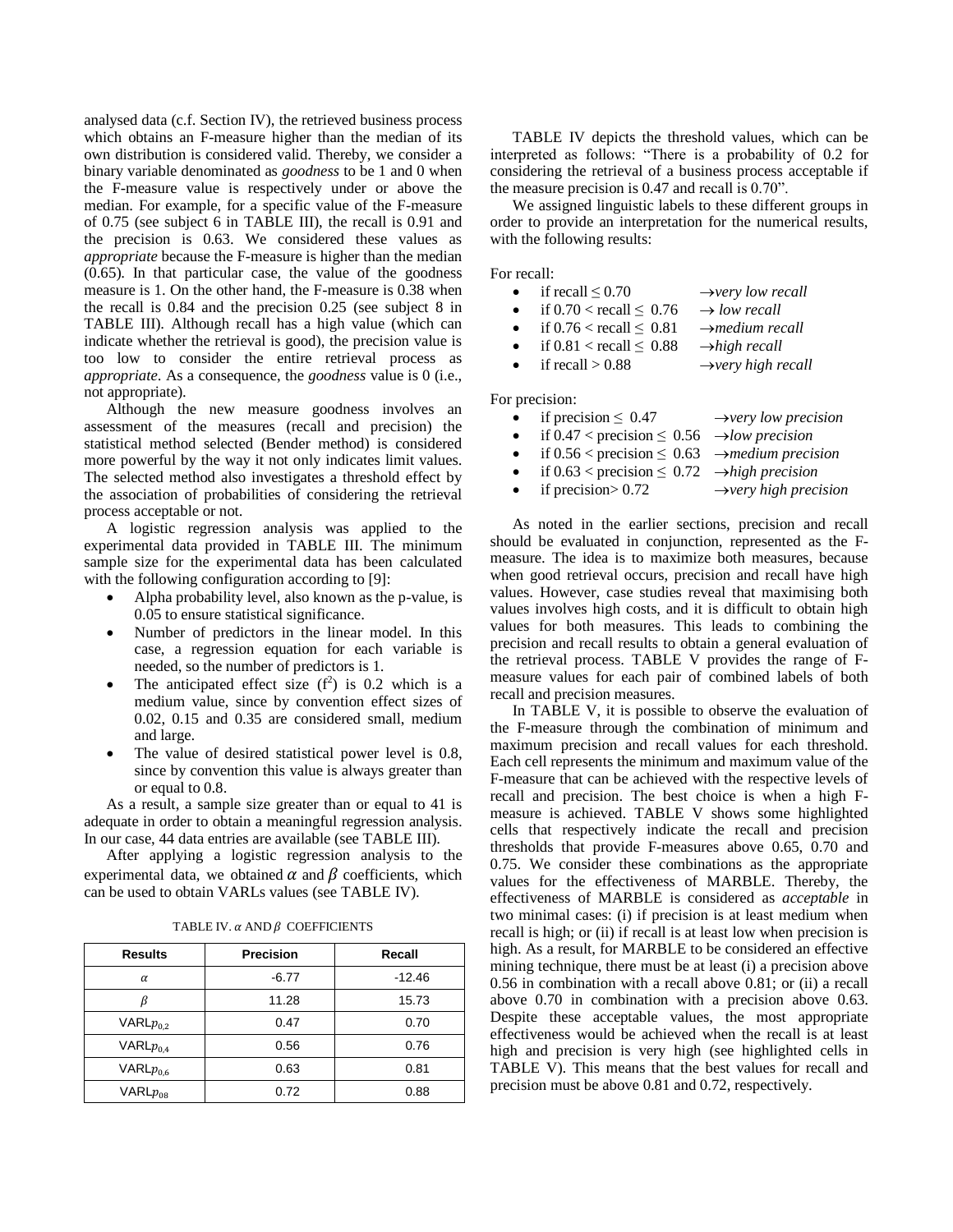TABLE V. ASSESSMENT OF F-MEASURE

<span id="page-7-1"></span>

|           |                                                       | Recall                 |                                              |                                              |                                                |              |  |
|-----------|-------------------------------------------------------|------------------------|----------------------------------------------|----------------------------------------------|------------------------------------------------|--------------|--|
|           |                                                       | <b>Very low</b><br>Low |                                              | Medium<br>High                               |                                                | Very high    |  |
|           | yery<br>Iow                                           | (0, 0.56)              | (0, 0.58)                                    | (0, 0.59)                                    | (0, 0.61)                                      | (0, 0.64)    |  |
|           | §≥                                                    | (0, 0.62)              |                                              | $(0.56, 0.64)$ $(0.58, 0.66)$ $(0.59, 0.68)$ |                                                | (0.61, 0.72) |  |
| Precision | Medium                                                | (0, 0.66)              |                                              |                                              | $(0.62, 0.69)$ $(0.64, 0.71)$ : $(0.66, 0.73)$ | (0.68, 0.77) |  |
|           | -<br>이번                                               | (0, 0.71)              |                                              |                                              | $(0.66, 0.74)$ $(0.69, 0.76)$ $(0.71, 0.79)$   | (0.73, 0.84) |  |
|           | Very<br>high                                          | (0, 0.82)              | $(0.71, 0.84)$ $(0.74, 0.90)$ $(0.76, 0.94)$ |                                              |                                                | (0.79, 1)    |  |
|           | <b>F-measure Intervals</b><br>≥0.75<br>≥0.65<br>≥0.70 |                        |                                              |                                              |                                                |              |  |

### <span id="page-7-0"></span>VI. DISCUSSION OF THE RESULTS AND IMPLICATIONS

This section discusses the thresholds obtained by applying the Bender method. First, the thresholds for recall and precision are used to evaluate the input data from the family of case studies in Section [IV.](#page-3-0) Finally, the threats to the validity of this study are presented.

#### *A. Interpretation of Experimental Data*

The thresholds obtained for the precision and recall measures were used to provide a more confident answer to the research question put forth in Section [IV.](#page-3-0)

If we compare the total mean for precision and recall (see [TABLE III\)](#page-4-1) with the thresholds obtained, we observe that both recall and precision measures are *medium*, since the mean of the recall is 0.763 (between 0.76 and 0.81) and the mean of the precision is 0.604 (between 0.56 and 0.63). As a result, the answer to the research question is more finely tuned with this additional information. Now, it is possible to state that the proposed technique retrieves business processes with a medium effectiveness, which means that it does not have the most appropriate performance.

In order to evaluate which case studies reported an appropriate effectiveness, the obtained thresholds can also be applied to the mean of the recall and precision of each case study. [TABLE VI](#page-7-2) shows the interpretation of the results obtained in each case study using the proposed thresholds and linguistic labels. The best results are obtained for the third case study, and the results obtained in the first and second case studies can be considered acceptable. However, the fourth and sixth case studies have high precision, but very low recall. Finally, the effectiveness results obtained in the fifth case study cannot be considered appropriate, since the precision is low and the recall very low.

TABLE VI. Application of thresholds for each case study

<span id="page-7-2"></span>

|           |                 | Recall         |     |                |                |                |
|-----------|-----------------|----------------|-----|----------------|----------------|----------------|
|           |                 | Very<br>low    | Low | <b>Medium</b>  | High           | Very<br>high   |
| Precision | <b>Very low</b> |                |     |                |                |                |
|           | Low             | S <sub>5</sub> |     | S <sub>1</sub> | S <sub>2</sub> |                |
|           | <b>Medium</b>   |                |     |                |                |                |
|           | High            | S4, S6         |     |                |                | S <sub>3</sub> |
|           | Very high       |                |     |                |                |                |

Additionally, the obtained thresholds may be individually applied to each business process to discover which processes were retrieved with appropriate levels of recall and precision. For instance, when business processes with a low precision and low recall are obtained, they are not considered relevant. These results also can aid in the improvement of business process mining techniques by observing the features common to the inappropriate business processes, leading to certain modifications.

#### *B. Threats to the Validity*

This section shows the threats to the validity of this study as well as the list of possible actions to mitigate them. We mainly consider two types of validity: internal and external.

At least two key threats to the *internal validity* exist. The first threat is related to the dependent variable selected to adapt the Bender method. The logical *goodness* variable is selected taking into account the median of the F-measure distribution. In this respect, the concept of *goodness* could be completed by other general characteristics about the retrieval process, for example, the subjective opinion of business experts or their satisfaction with the result, or other internal characteristics of the process such as the structural complexity. However, it is not easy to carry out large empirical studies involving appropriate business experts in each case. In addition, the business expert viewpoint could introduce a bias to those studies.

The second threat to the internal validity is related to the linguistic labels. These labels were established considering five equidistant probabilistic ranges, i.e., 0 to 0.2; 0.2 to 0.4; 0.4 to 0.6; 0.6 to 0.8 and 0.8 to 1.0, by configuring  $p_0$  in the equation (4). However, these ranges could be established considering a different number of ranges as well as considering different sizes for each range of probability. For instance, *Miller* [\[24\]](#page-9-22) states that seven, plus or minus two, is the most appropriate number to establish different linguistic labels. To mitigate this threat, the study could be replicated by adapting the Bender method using different ranges of probability taking into account expert"s opinion according to qualitative research. The results could be then compared to provide strengthened conclusions.

Regarding *external validity*, this study considers the domain of business process mining techniques that use recall and precision to evaluate their effectiveness to be the whole population. Thus, the obtained thresholds could be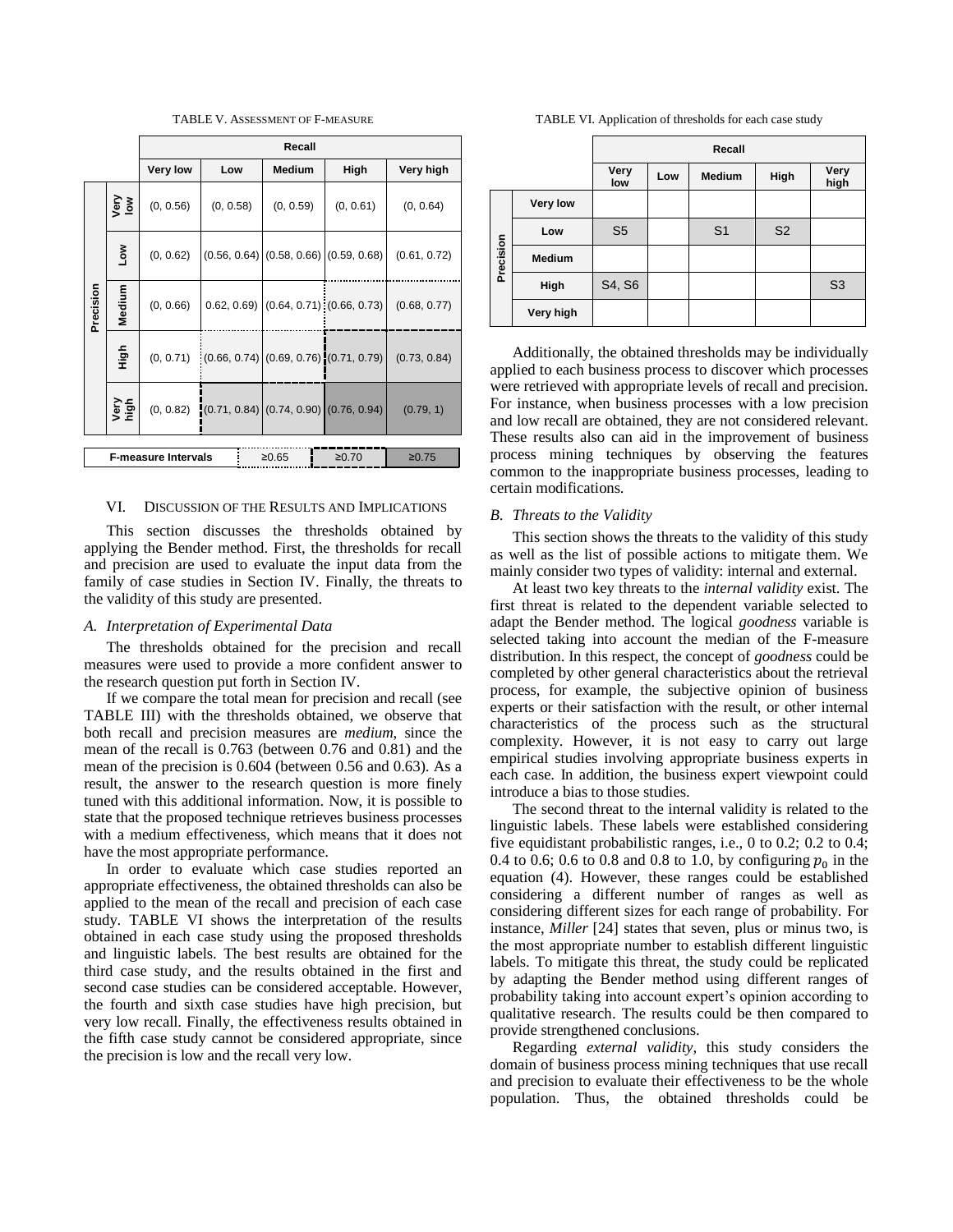generalized to this population. However, the experimental data are extracted from the application of a specific technique, MARBLE. This limits the extent to which the thresholds obtained in this study can be generalised to other business process mining techniques based on approaches or principles different to MARBLE. In order to mitigate this threat, the study should be replicated by extending the experimental data population through the consideration of different business process mining techniques. The threshold values extracted through the Bender method are dependent on the experimental data since it uses a logistic regression. For this reason, a larger set of case studies could improve the likelihood of obtaining extrapolated results.

### VII. CONCLUSIONS AND FUTURE WORK

<span id="page-8-7"></span>A great variety of business process mining techniques and algorithms have been proposed in the literature. The effectiveness of some of these proposals has usually been evaluated using recall and precision, but due to the lack of thresholds for measures, the analysis and interpretation of the obtained results is a difficult and error-prone activity. This paper proposes goodness thresholds for recall and precision values to evaluate the effectiveness of the business process mining technique MARBLE. As a result, five linguistic labels for each measure (very low, low, medium, high, very high) were provided to indicate the goodness of a recall or precision value obtained for a particular case. The results indicate that MARBLE has an appropriate effectiveness when, at least, precision is medium and recall is high or recall is low and precision is high.

Obtaining thresholds for such measures is partially context-specific. However, this work provides a novel approximation which can be applied to other business process mining techniques to obtain their own reference values which can be used to compare their effectiveness. This is an important aspect which can be used to facilitate the selection of the most effective business process mining technique depending on the context of the application.

According to the exposed validity threats, a plan is under way to conduct replications of this study considering other business process mining techniques, as well as different dependent variables in the Bender method.

### **Acknowledgement**

This work was supported by the FPU Program from the Spanish Ministry of Education and the R&D projects ALTAMIRA (JCCM, PII2I09-0106-2463), PEGASO/MAGO (MICIN and FEDER, TIN2009-13718- C02-01), and MEDUSAS (CDTI (MICINN), IDI-20090557).

#### **REFERENCES**

- <span id="page-8-4"></span>[1] Aalst, W.M.P.v.d., et al., Workflow mining: a survey of issues and approaches. Data Knowl. Eng., 2003. 47(2): p. 237-267.
- <span id="page-8-11"></span>[2] Asencio, A., et al., Relating Expectations to Automatically Recovered Design Patterns, in Proceedings of the Ninth Working Conference on Reverse Engineering (WCRE'02). 2002, IEEE Computer Society. p. 87.
- <span id="page-8-5"></span>[3] Bender, R., Quantitative Risk Assessment in Epidemiological Studies Investigatin Threshold Effects. Biometrical Journal, 1999. 41(3): p. 305-319.
- <span id="page-8-18"></span>[4] Benlarbi, S., et al., Thresholds for Object-Oriented Measures. Institute for Information Technology, National Research Council Canada, 2000.
- <span id="page-8-9"></span>[5] Biermann, A.W. and J.A. Feldman, On the Synthesis of Finite-State Machines from Samples of Their Behavior. IEEE Trans. Comput., 1972. 21(6): p. 592-597.
- <span id="page-8-20"></span>[6] Brereton, P., et al., Using a protocol template for case study planning, in Evaluation and Assessment in Software Engineering (EASE'08). 2008: Bari, Italia. p. 1-8.
- <span id="page-8-15"></span>[7] Cardoso, J., Process control-flow complexity metric: An empirical validation. SCC '06: Proceedings of the IEEE International Conference on Services Computing, 2006: p. 167--173.
- <span id="page-8-0"></span>[8] Castellanos, M., et al., Business Process Intelligence, in Handbook of Research on Business Process Modeling, J. J. Cardoso and W.M.P. van der Aalst, Editors. 2009, Idea Group Inc. p. 456-480.
- <span id="page-8-22"></span>[9] Cohen, J., Applied multiple regression/correlation analysis for the behavioral sciences. 2003: Lawrence Erlbaum.
- <span id="page-8-17"></span>[10] Coleman, D., B. Lowther, and P. Oman, The Application of Software Maintainability Models in Industrial Software Systems. Journal of Systems and Software, 1995. 29(1): p. 3-16.
- <span id="page-8-19"></span>[11] Chidamber, S.R. and C.F. Kemerer, A Metrics Suite for Object Oriented Design. IEEE Transactions on Software Engineering, 1994. 20(6): p. 476-493.
- <span id="page-8-8"></span>[12] Davis, J. and M. Goadrich, The relationship between Precision-Recall and ROC curves, in Proceedings of the 23rd international conference on Machine learning. 2006, ACM: Pittsburgh, Pennsylvania. p. 233- 240.
- <span id="page-8-13"></span>[13] Frakes, W.B. and T.P. Pole, An Empirical Study of Representation Methods for Reusable Software Components. IEEE Trans. Softw. Eng., 1994. 20(8): p. 617-630.
- <span id="page-8-6"></span>[14] García, F., et al., Towards a Consistent Terminology for Software Measurement. Information and Software Technology, 2005. 48: p. pg 631-644.
- <span id="page-8-14"></span>[15] Garcia, V.C., et al., From Specification to Experimentation: A Software Component Search Engine Architecture, in 9th International Symposium on Component-Based Software Engineering (CBSE 2006). 2006, Springer-Verlag: Västerås, Sweden. p. 82-97.
- <span id="page-8-3"></span>[16] Heuvel, W.-J.v.d., Aligning Modern Business Processes and Legacy Systems: A Component-Based Perspective (Cooperative Information Systems). 2006: The MIT Press.
- <span id="page-8-21"></span>[17] ISO/IEC, ISO/IEC DIS 19506. Knowledge Discovery Meta-model v1.1 (Architecture-Driven Modernization). [http://www.iso.org/iso/iso\\_catalogue/catalogue\\_ics/catalogue\\_detail\\_i](http://www.iso.org/iso/iso_catalogue/catalogue_ics/catalogue_detail_ics.htm?ics1=35&ics2=080&ics3=&csnumber=32625) [cs.htm?ics1=35&ics2=080&ics3=&csnumber=32625.](http://www.iso.org/iso/iso_catalogue/catalogue_ics/catalogue_detail_ics.htm?ics1=35&ics2=080&ics3=&csnumber=32625) 2009, ISO/IEC. p. 302.
- <span id="page-8-1"></span>[18] Jeston, J., J. Nelis, and T. Davenport, Business Process Management: Practical Guidelines to Successful Implementations. 2nd ed. 2008, NV, USA: Butterworth-Heinemann (Elsevier Ltd.). 469.
- <span id="page-8-2"></span>[19] Koskinen, J., et al. Software Modernization Decision Criteria: An Empirical Study. in European Conference on Software Maintenance and Reengineering. 2005: IEEE Computer Society.
- <span id="page-8-10"></span>[20] Lou, J.-G., et al., Mining program workflow from interleaved traces, in Proceedings of the 16th ACM SIGKDD international conference on Knowledge discovery and data mining. 2010, ACM: Washington, DC, USA. p. 613-622.
- <span id="page-8-12"></span>[21] Lucrédio, D., R.P.M. Fortes, and J. Whittle, MOOGLE: A Model Search Engine, in 11th international conference on Model Driven Engineering Languages and Systems. 2008, Springer-Verlag: Toulouse, France. p. 296-310.
- <span id="page-8-16"></span>[22] McCabe, T.J., A Complexity Measure. IEEE Transactions on Software Engineering, 1976. SE-2(4): p. 308-320.